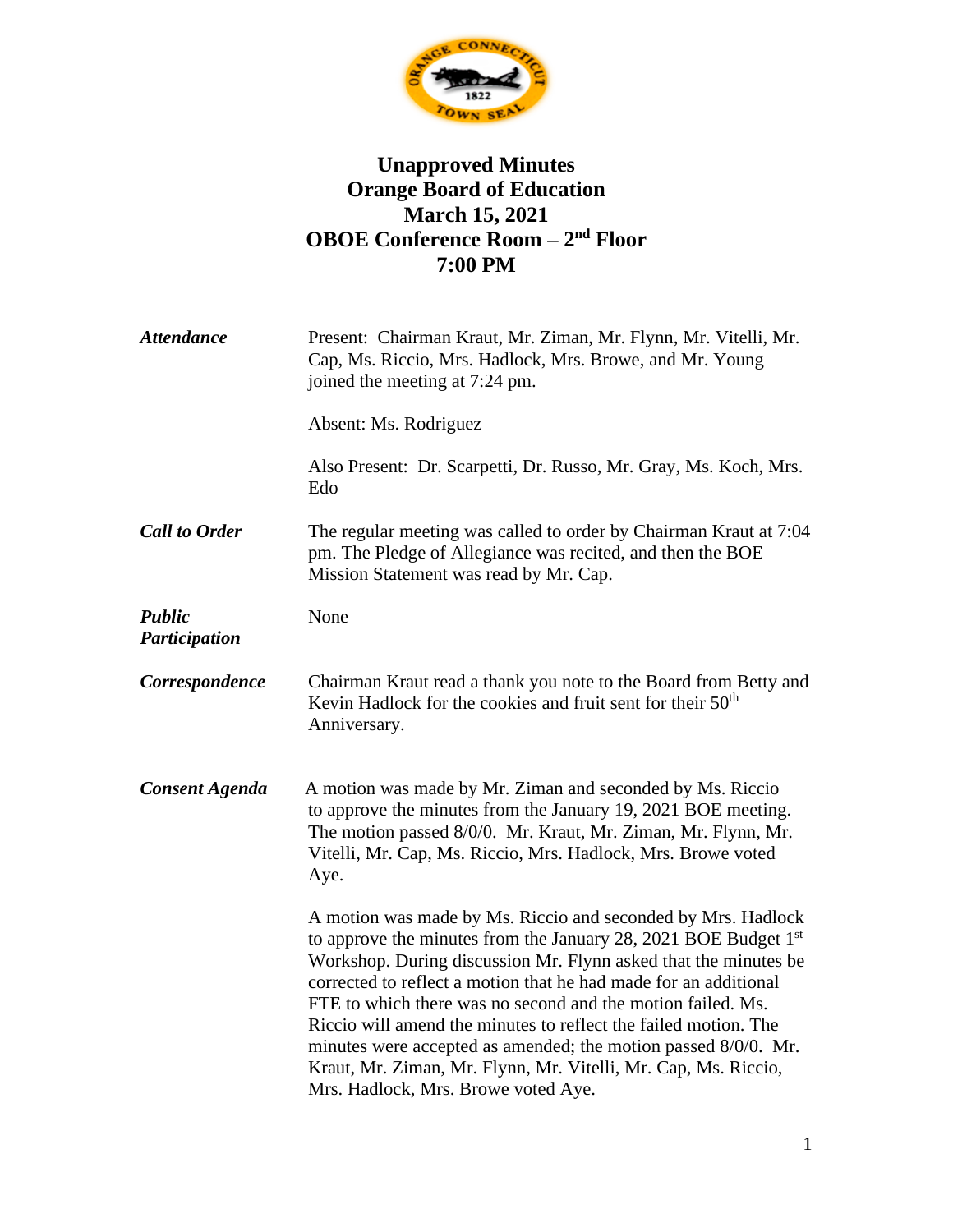A motion was made by Mr. Vitale and seconded by Mrs. Hadlock to approve the minutes from the February 8, 2021 BOE Budget  $2<sup>nd</sup>$ Workshop. During discussion Mr. Flynn wanted to confirm that Atty. Young had voted no, and Ms. Rodriguez had voted yes to the motion that failed. Neither was present to confirm their votes. Chairman Kraut asked for a motion to table the minutes. A motion was made by Mr. Ziman and seconded by Ms. Riccio to table the minutes from the February 8, 2021 BOE Budget 2<sup>nd</sup> Workshop. The motion passed 8/0/0/ Mr. Kraut, Mr. Ziman, Mr. Flynn, Mr. Vitelli, Mr. Cap, Ms. Riccio, Mrs. Hadlock, Mrs. Browe voted Aye.

## *Superintendent's*

*Report* Dr. Scarpetti began by asking the board for a moment of silence for Raymond Heenie a young man who passed away that was a former student at Race Brook School. March 19<sup>th</sup> will be a professional development day. In support of the staff there will also be a vaccine clinic for school personnel on that day. He thanked Dr. Mohamed and the Orange Health Department as well as Mary Shaw and Matt Ullring for organizing the clinic. There have been close to 40 applicants for the principal position at Race Brook School, and at the end of the month a survey will be going out to staff and parents asking for their input on the qualities they would like to see in the next principal. Dr. Scarpetti thanked Sharon Weirsman for her time as interim principal, due to rules of retirement she is not able to finish the school year. The new interim principal is Elaine Watson. Negotiations are about to begin with three bargaining groups the custodians, administrative assistants and paraprofessionals, and central office staff. Information will be going out soon to the committee. Last Monday the BOE budget was presented to the BOF and Dr. Scarpetti was asked what has led to the success they have had in the district. There were many people to thank for the success because no one knew at the time the pandemic would last over a year, but he did want to express his gratitude to the Board for their support in making the system work in these challenging times. He concluded his report in stating March is Board Appreciation month and as a token of appreciation the board members were given a travel mug, and again he thanked them for their dedication to the school system.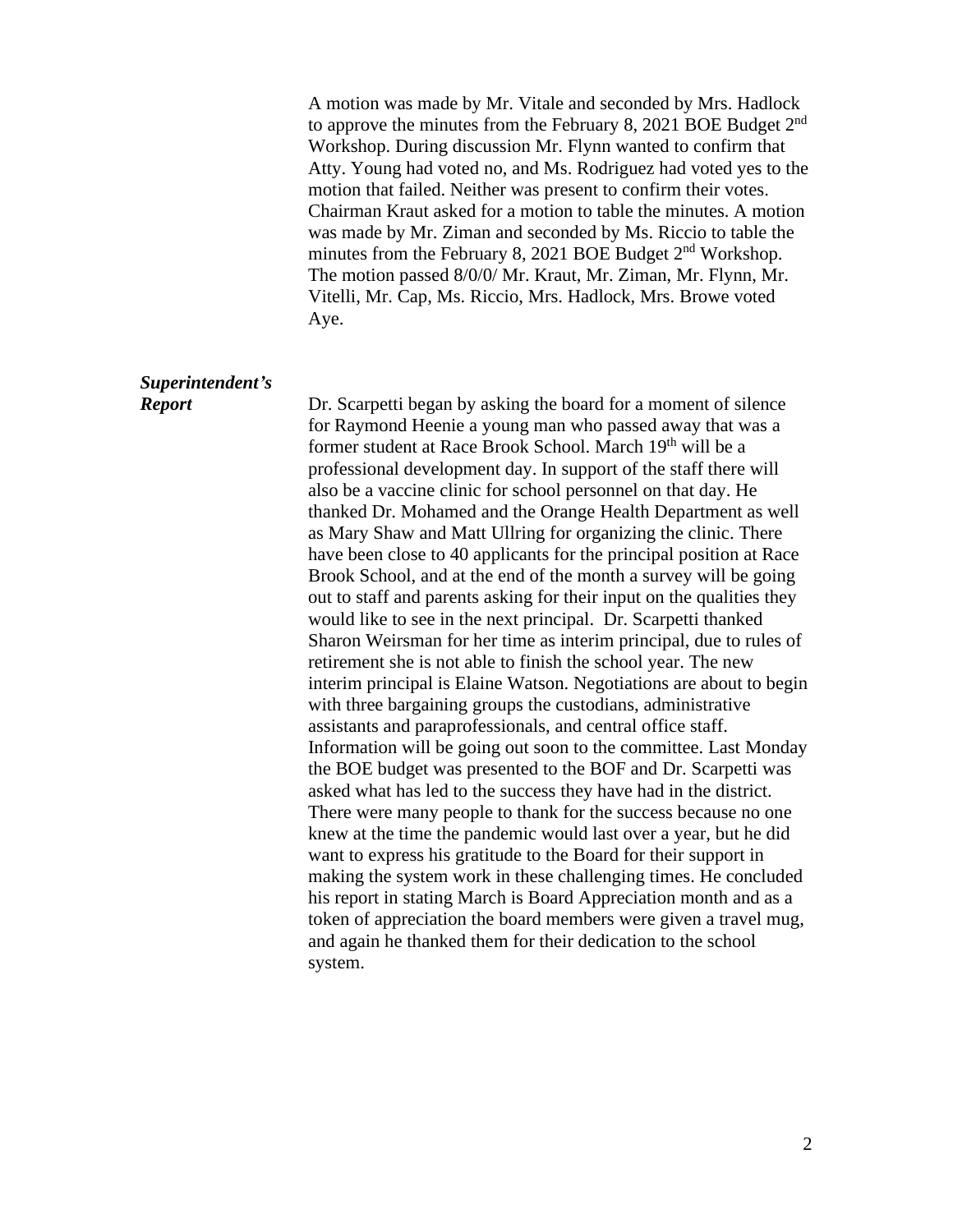| <b>Finance &amp;</b><br><b>Operations</b> |                                                                                                                                                                                                                                                                                                                                                                                                                                                                                                                                                                                                                                                                                                                                                                                                                                                                                                                                                                                                                                                                                                                                                                                                                                                                                                                                                                                                                                             |
|-------------------------------------------|---------------------------------------------------------------------------------------------------------------------------------------------------------------------------------------------------------------------------------------------------------------------------------------------------------------------------------------------------------------------------------------------------------------------------------------------------------------------------------------------------------------------------------------------------------------------------------------------------------------------------------------------------------------------------------------------------------------------------------------------------------------------------------------------------------------------------------------------------------------------------------------------------------------------------------------------------------------------------------------------------------------------------------------------------------------------------------------------------------------------------------------------------------------------------------------------------------------------------------------------------------------------------------------------------------------------------------------------------------------------------------------------------------------------------------------------|
| <b>Report</b>                             | Mr. Gray started off with his Finance Report stating that the audit<br>was concluded in December and a qualified report was received<br>and sent to the state. The audit is now completed. Grants that have<br>been received include the Corona Virus Relief Fund and the<br>Elementary and Secondary School Emergency Relief Funds. These<br>grants have been committed and spent. A second entitlement was<br>also received which must be used for learning loss among students,<br>purchasing educational technology, providing mental health<br>services, and school facility repairs and improvements. They are in<br>the planning phases of how to spend these funds. Mr. Gray gave a<br>MUNIS update stating that they are fully live with the payroll<br>module and will soon be introducing the Employee Self Service<br>Module. The Board adopted the budget of \$22,353,196 on<br>February $8th$ , which represents a 4.38% increase over the prior<br>year. Mr. Gray encouraged all families to take advantage of free<br>school lunches for the remainder of the year. In his operations<br>report Mr. Gray stated that during the winter break all air filters in<br>the HVAC system have been replaced, and one more filter change<br>is planned for the spring. In conclusion Mr. Gray reported that<br>additional card reader access points are being installed in all the<br>schools to increase access points for staff. |
| <b>Curriculum</b><br><b>Report</b>        | Dr. Russo reported that they engaged in their first SRBI-Scientific<br>Research Based Interventions in math. They have created a<br>timeline and hope to have it completed by the end of August for<br>the next school year. At the upcoming professional development<br>day, the staff will be engaging in professional planning and<br>learning sessions. They have three goals: 1) Assess grade level unit<br>anticipated gaps with school grade level teams 2) Increase teacher<br>knowledge about district resources 3) to work on district projects.<br>Mrs. Edo gave an update on the capacity to provide in-house<br>services based on children's needs. The Registered Behavior<br>Technicians provide training to the paraprofessionals. On March<br>19th a Board-Certified Behavior Analyst will be providing<br>professional development to our school psychologists to provide<br>behavior assessments and writing behavior intervention plans.<br>Special Education staff and speech pathologists will be working on<br>district digital resources. Mrs. Edo concluded her update with<br>information on the Primary Mental Health Project Grant.<br>Currently there are 3 part-time child associates who work with our<br>district social worker to identify a play-based way for children in<br>grades K-3 to personally connect to a caring adult.                                                                         |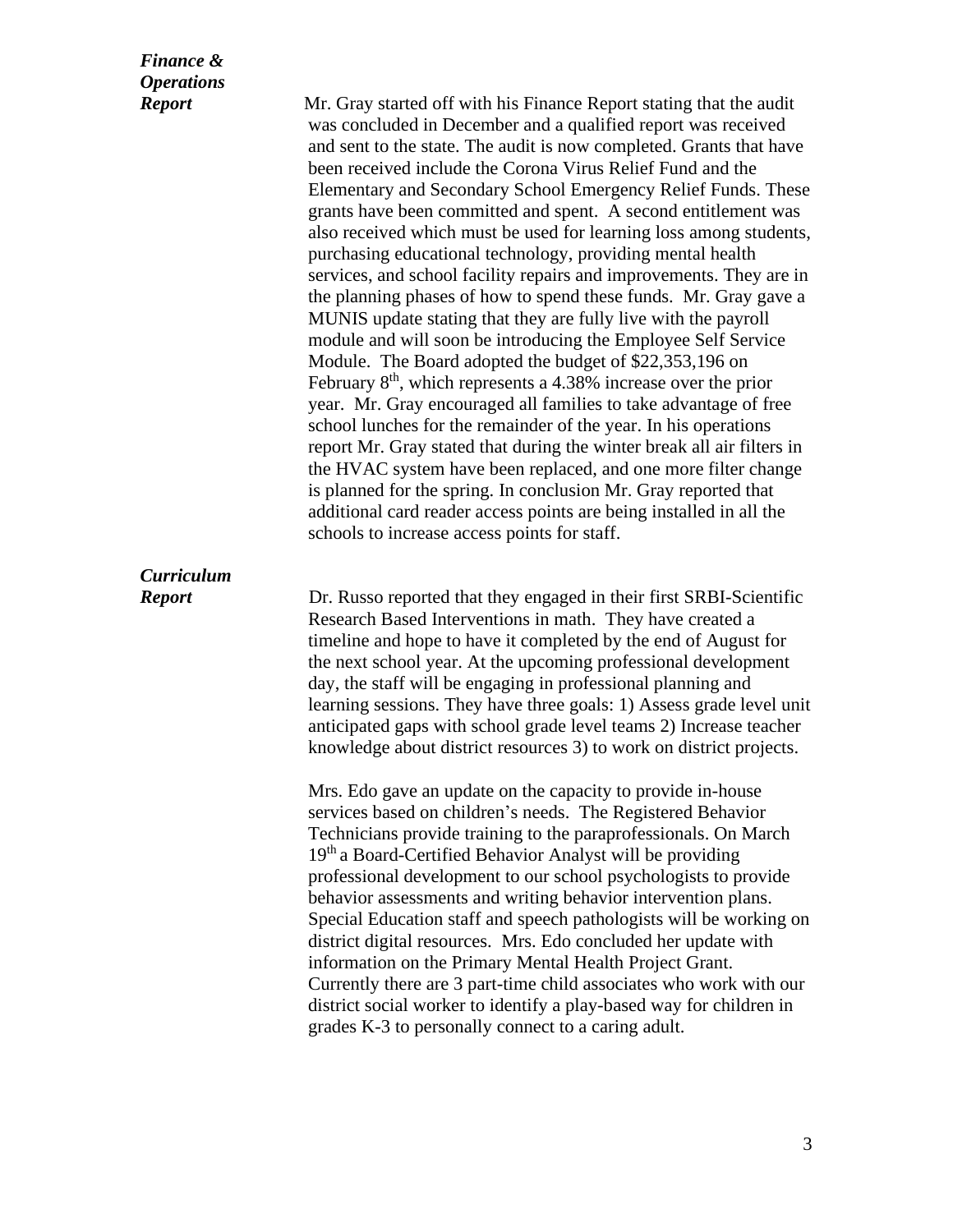# **BOARD**

**BUSINESS** 1. **Contingency Committee Final Report:** Mr. Ziman gave an overview of the committee's goals when the committee was formed. The goals were based on a study done by Rose-Tiso in 2012 and updated in 2016. The plan was to have the then facilities manager start to review the studies, but due to time off by the facilities manager and then his leaving the school system a year or more had passed and the committee ceased to function. Mr. Ziman apologized for his handling of the committee. In reviewing the reports, the schools would need over 15 million in updates, the average age of a school is 45 years and ours are well past that, our average student population is 1,155, and the last charge was to propose a contingency plan if one of the schools was not able to be used. This information will be forwarded to the building and grounds committee as this will now become part of their longrange plans. Ms. Riccio and Mr. Kraut felt Mr. Ziman did a fine job with the committee. Mr. Kraut concluded that the committee had concluded its job. Mr. Kraut had one final comment that he would like to investigate taking Amity Middle School under their umbrella.

#### **STANDING COMMITTEES**

#### *Finance*

*Ms. Riccio* The committee met prior to tonight's meeting. Ms. Riccio reported they reviewed January and February expenses as well as profit and loss, everything is on track. She encouraged families to use the free lunch program. She thanked Mr. Gray for completing the audit. She gave an update on the  $21<sup>st</sup>$  Century program, the enrollment is down due to the pandemic which has created a deficit and the need to reduce the staff. The  $21<sup>st</sup>$  Century program is there to help families and hopefully next year it will be in a better place.

### *Personnel/Policy*

*Transportation*

*Mrs. Browe* Mrs. Browe thanked everyone who read through the policies. The policy related to medical reimbursements is still tabled. The committee will be meeting later this month.

## *Building & Grounds / Safety & Security*

*Mr. Flynn* Mr. Flynn reported the committee did not meet last week. The next meeting is scheduled to be at Peck Place, he will provide the information soon.